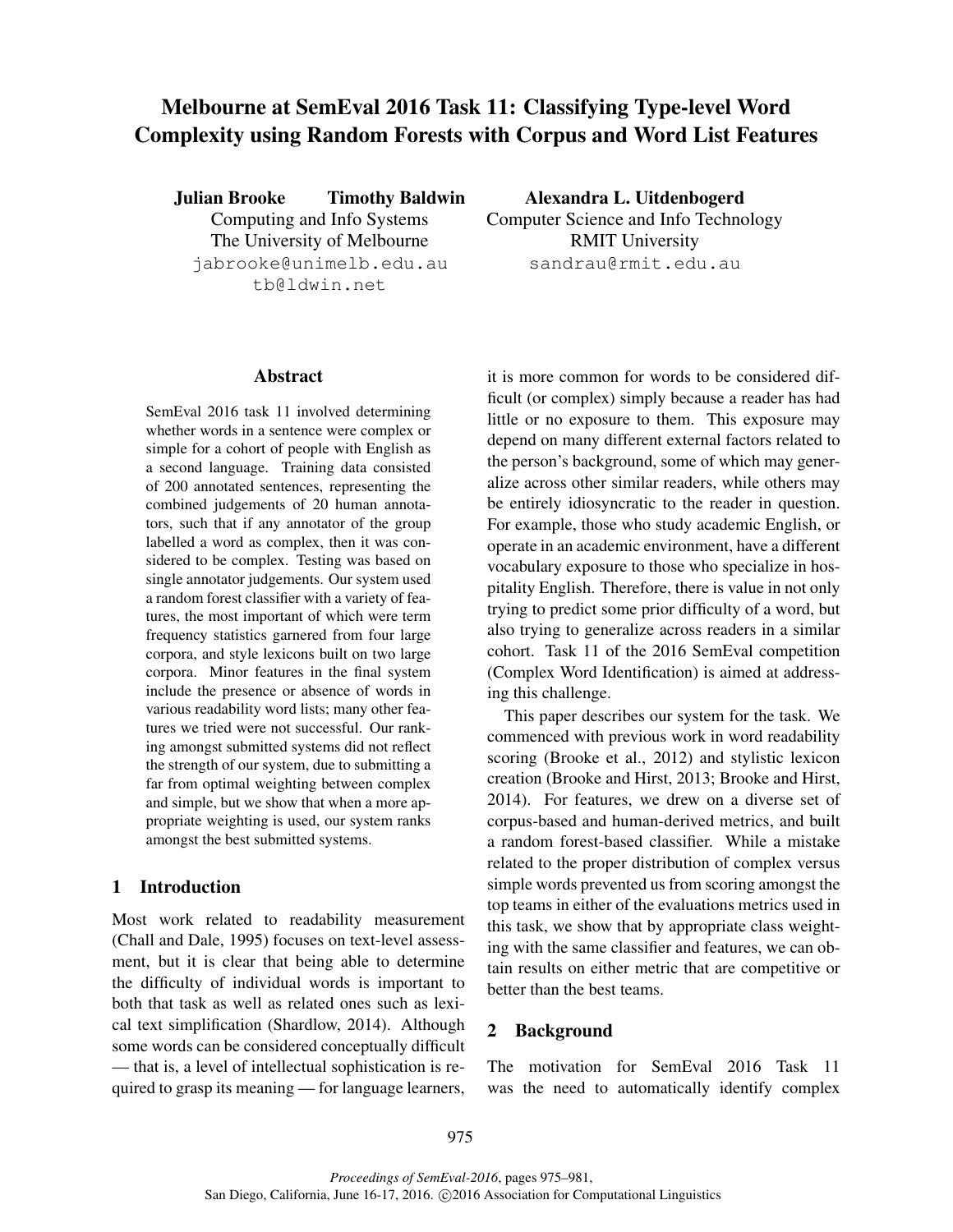words (Shardlow, 2013) for the task of automated text simplification (Shardlow, 2014). However, the modelling of word complexity and text complexity has a long history, much of it using the term *readability*, and intended for finding reading material of an appropriate level of difficulty for children and language learners (Chall and Dale, 1995). The measurement of word readability, or lexical complexity, is a fundamental component for a range of techniques and their applications beyond automated text simplification: text readability measurement is used as a basis for automatically recommending reading to language learners (Collins-Thompson and Callan, 2004a); lexical complexity measurement can also allow the automatic glossing of reading material presented electronically (Walmsley, 2011), or the display of text comprising a mixture of two languages (Uitdenbogerd, 2014).

Early work on readability resulted in a large number of measures being developed, typically based on tests given to school-aged native speakers of English (Klare, 1974). The majority of these measures had two recognizable components: grammatical difficulty and word difficulty. The word difficulty component of the measures had the following varieties: inclusion in a list of generally known words, such as the Dale-Chall measure (Chall and Dale, 1995); word length in letters, such as the Automated Readability Index (Senter and Smith, 1967) and Coleman-Liau formulae (Coleman and Liau, 1975); word length in syllables, such as the Flesch and Kincaid formulae (Kincaid et al., 1975); the proportion of words exceeding a word length threshold in characters, such as Lix; and proportion of words exceeding a length threshold in syllables, such as the SMOG formula (Klare, 1974). Criticism of these early readability measures included their inability to capture conceptual difficulty (Gordon, 1980), leading the field to be abandoned to some extent until the current millennium, in which corpus-based techniques, language models, and classifiers became popular, and large-scale corpora became readily available (Collins-Thompson and Callan, 2004b; François, 2009).

For second language learners, it has been observed that higher frequency of exposure increases the chance that a word is known, leading to a typical vocabulary knowledge profile in which the percentage of known words per 1000 in a ranked list by frequency, monotonically decreases (Meara, 1992). When language learning is optimized based on word frequency, as is often recommended by researchers of language acquisition (Sinclair and Renouf, 1988), the effect may even be exaggerated.

## 3 Data

The training data released for this task included about 200 sentences, in which each word token that was not a proper noun was annotated as either complex or simple. A word was considered complex if any one annotator from a set of 20 annotators marked it as such. We found many sentences being tagged entirely or almost entirely as complex, for no obvious reason; for training, we excluded any sentence where the number of complex words was greater than or equal to the number of tagged words minus 2, leading to 29 sentences being removed. We also excluded from training any appearances of a set of 140 closed-class function words, which we always classified as simple; both test and training data have words from our list that were tagged as complex, but these appear to be mostly errors, and in general we didn't want our classifier focusing on classifying extremely common words.

After applying these two filters, the total number of tokens tagged complex in the training set was 427, and the total number of tokens tagged simple was 1234, or roughly a 3 to 1 ratio of simple to complex. By contrast, the test set, which was the result of annotation by individual annotators of about 9000 sentences, had a ratio of simple to complex of almost 18 to 1 (after the common words are removed), which is an extreme difference in class distribution; though we expected to see this effect, when we prepared our system we had no good way of estimating its magnitude. Late in the competition, the organizers released individual annotations which allowed for a more accurate estimate of the expected class distribution, but we became aware of that only after the competition was over, and our work here is based on optimizing using the initial class distribution.

## 4 Lists of Features

We divide our feature lists into three categories: major features, minor features, and unused features.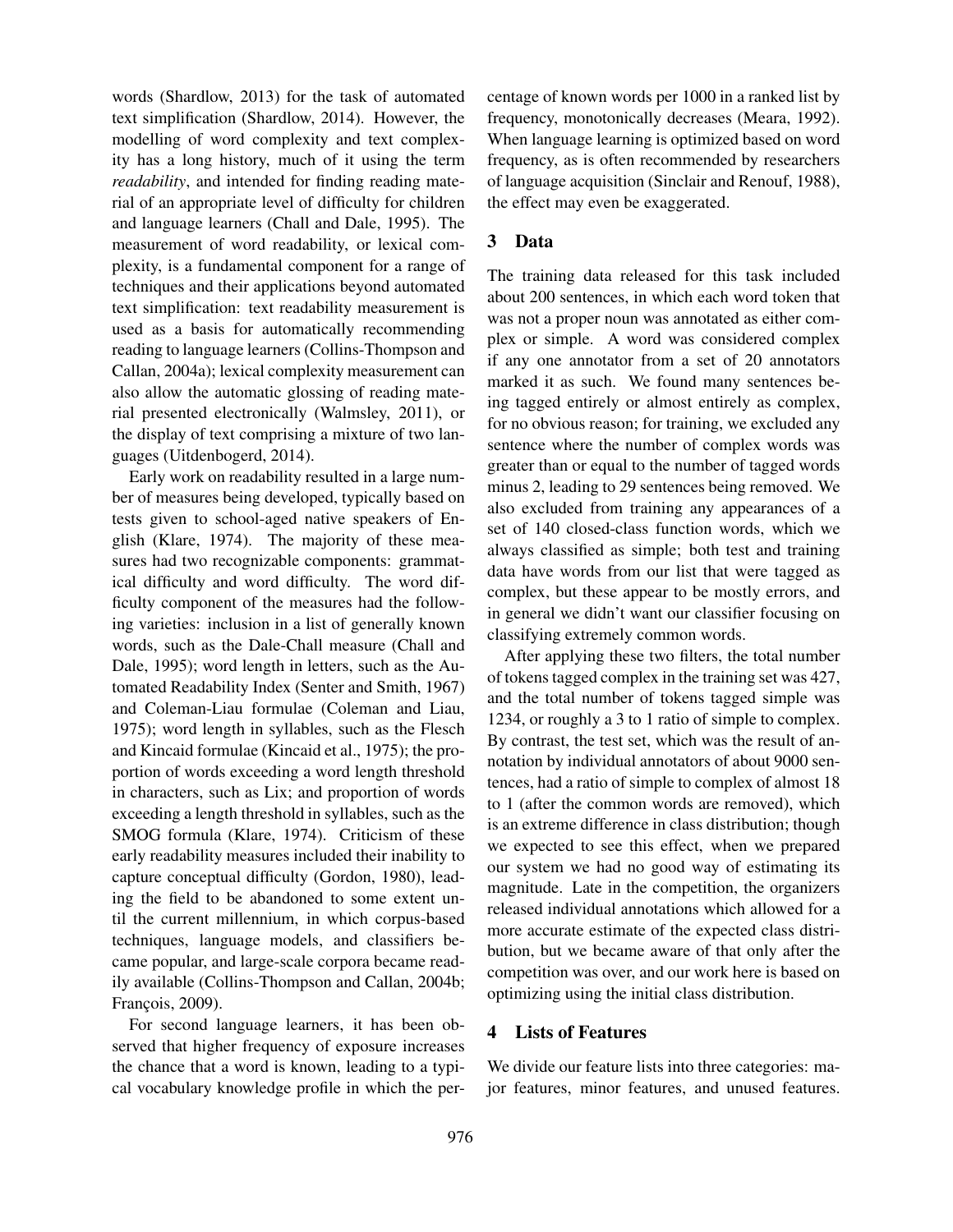Major features are those which we believe are essential to the good performance of the model; minor features were helpful in the version of the classifier we used here, based on 20-fold cross-validation in the training set, but the effect was fairly modest; and unused features were not found to be helpful, but we include them for completeness to give a full sense of everything we tried. There are too many features (and too many combinations) to offer up individual numerical analysis of what worked and what didn't. Our features were selected by optimizing G-score (see Section 6) with a 20-fold cross-validation of the training set.

#### 4.1 Major Features

Term frequency statistics We collected term frequency statistics from four large corpora: the British National Corpus ("BNC": Burnard (2000)), the Gigaword corpus (Graff and Cieri, 2003), the International Conference on Web and Social Media (ICWSM) blog corpus (Burton et al., 2009), and Project Gutenberg (read using the GutenTag tool (Brooke et al., 2015)). We consciously chose corpora that had significant variety with respect to their genre, with the intent of allowing the classifier to focus in on particular kinds of words that certain groups might have trouble with. Note that we typically used the count for the specific word type, but where it didn't exist in the corpus we substituted the lemma count, rather than giving a count of zero. All of the corpora were of benefit to the final model.

Six style lexicons For the ICWSM and the Project Gutenberg corpora, we built lexicons for six lexical styles using the co-occurrence information in these corpora. The six styles are: literary, abstract, objective, colloquial, concrete, and subjective; each style for each corpus is an individual feature. We used the seed set for the six styles from Brooke et al. (2013), and the co-occurrence profile ranking approach from Brooke and Hirst (2014). We chose these two corpora because they are extremely large, varied in content, and we have used and evaluated them in other work; highly constrained language like the newswire text in the Gigaword corpus is unlikely to be of much use for building stylistic lexicons in this fashion.

#### 4.2 Minor Features

Dale-Chall List The presence or absence of the word in the Dale-Chall list, a list of 3000 common words used in the Dale-Chall readability metric (Chall and Dale, 1995).

Academic Word List The ranking of the word on the 570-word Academic Word List, which divides academic language into 10 frequency categories (Coxhead, 2000).

Beginner List A list of 4636 beginner words, including words from the Dolch list (Dolch, 1936), previously used as a training/test set in earlier lexical readability work (Brooke et al., 2012).

Is Lemma A boolean feature indicating whether a word is its lemma or not. For instance *run* is a lemma but *ran* is not.

#### 4.3 Unused Features

Document Frequency We tested document frequency as a complement or alternative to term frequency for the various corpora.

Average Sentence Length The average sentence length of the documents the word appears in, for the 4 corpora used for term frequency. It was a useful feature in our earlier work on lexical readability (Brooke et al., 2012), and is an excellent readability feature generally (Uitdenbogerd, 2005).

Word Length The length of the word, in characters, was useful in early iterations but not in the final model.

Average Word Length The average word length in the documents that the word appears in, for the 4 corpora, is another feature from Brooke et al. (2012).

Formality lexicon The formality lexicon built from the ICWSM corpus in Brooke and Hirst (2014). We believe the information in it overlaps considerably with the 6-style lexicon.

Readability rank The readability rank of words as given by the model from Brooke et al. (2012).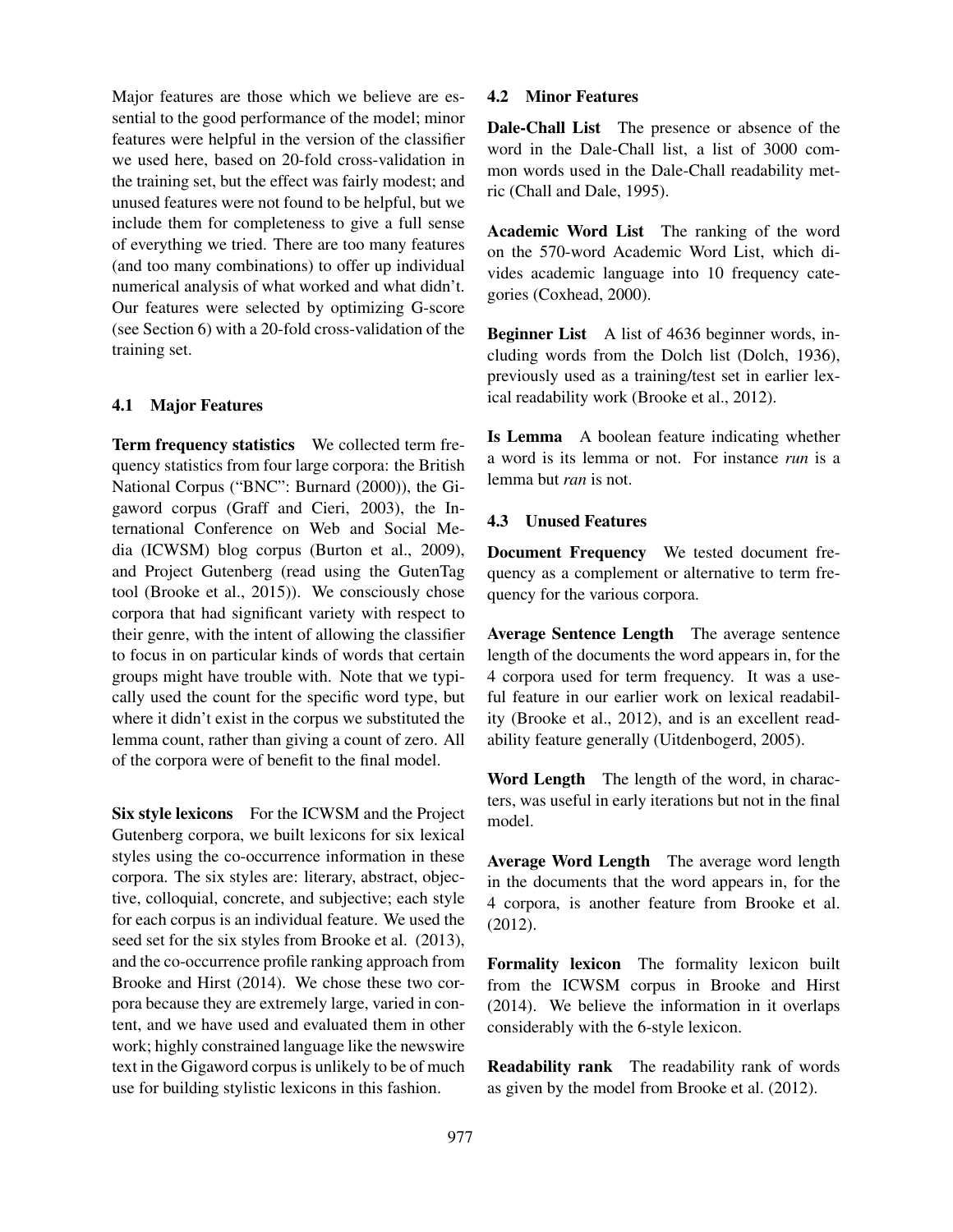Complexity lexicon Using the words from the training set, we attempted to build a complexity dictionary using the method of Brooke and Hirst (2014). The results were not competitive when the six-style lexicon was included.

Latinate affixes A boolean feature which indicates the presence or absence of a Latinate affix, which can indicate increased formality (Brooke et al., 2010).

Number of Senses The number of senses of the lemma of the word in WordNet (Fellbaum, 1998).

Hyphen fix For hyphenated words, derive all other statistics using the first word in the hyphenation, instead of the whole word.

Bigram style lexicon The features we use do not distinguish between the word type in different contexts, so we cannot distinguish between word senses. We saw examples of this in the data, such as the word *tried* in the legal sense in *was tried for murder*. We made an initial attempt at integrating this information by building a bigram style lexicon, using the same method as the regular method, averaging the styles of the two possible contexts, and either replacing the word style or including it as a different feature. However, performance was worse.

Is Cognate While not actually implemented, we considered the possibility of using cognates, which might allow us to discount otherwise complex words which are easy for L2 speakers coming from European language backgrounds because there is a very similar word in other languages (Uitdenbogerd, 2005). However, the results of our early investigation suggested that cognates were not appearing with greater frequency among the simple words than expected, and that therefore the language background of the participants was probably not uniformly European.

## 5 Classifier

Though rarely competitive on large feature sets, a decision-tree-based classifier has several advantages, being considered by some as the only true off-the-shelf classifier (Hastie et al., 2008), in part because it does not require the feature scaling that is typical in linear classification models, and naturally mixes boolean, ordinal and continuous features without having to convert one to the other. If the number of examples and features is low enough, Random Forests — an ensemble classifier that builds multiple decision trees using subsets of the examples and features and then combining the individual votes — is a powerful classifier with all the advantages of the basic decision tree (except interpretability). On the basis of 20-fold crossvalidation over the training set, we found that it was the best classifier among a wide range of options (including all the other ensemble classifiers) that we tested in Sci-kit learn (Pedregosa et al., 2011). We tuned the parameters with an initial feature set, carried out feature selection, and then tuned the parameters again, with very little further effect. The only two parameters that were different to the default were the number of estimators (50); and the maximum depth (3). We also tested with different class weights to improve our performance with regard to G-score, which is discussed in the next section. Having class weights penalizes errors for a particular class more, which effectively forces the classifier to guess that class more often, shifting the class distribution.

## 6 Evaluation Metrics

The evaluation for this task includes 3 basic metrics (precision, recall, and accuracy) and two combined metrics based on them (F-score and G-score). For precision and recall, the positive class is COM-PLEX, and this is the basis for calculating F-score. G-score, the primary evaluation metric for this competition, is the harmonic mean of precision and accuracy, putting extra emphasis on recall for the COM-PLEX class beyond that which is built into the accuracy score. Relevant to this task, the effect of G-score is opposite to the class imbalance problem mentioned earlier: when training on a set where the positive class is over-represented, the resulting classifier will do better on G-score than F-score because it will tend to overestimate the instances of the positive class, improving recall.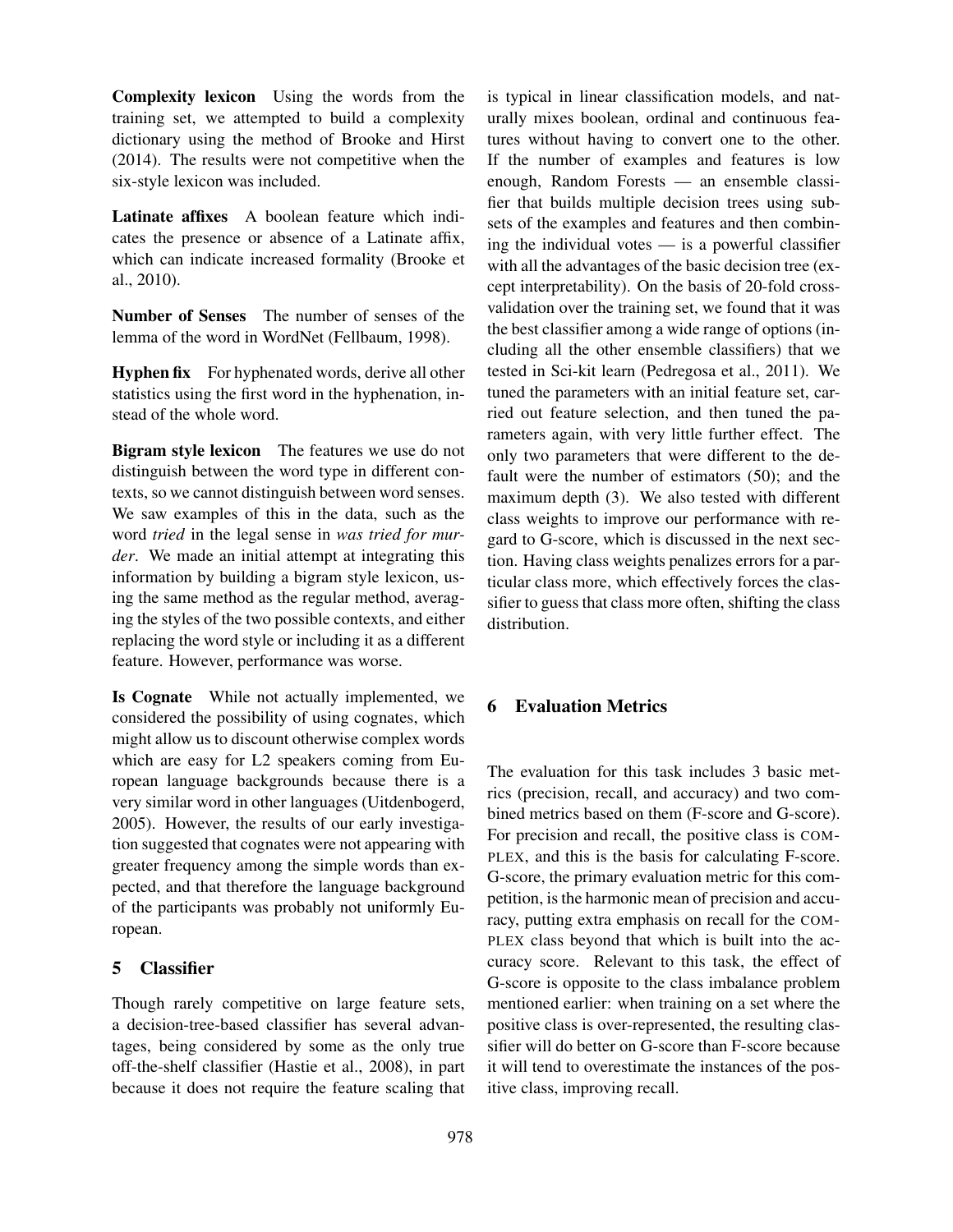

Figure 1: Scores for various metrics for different weightings of the COMPLEX class

#### 7 Results

Figure 1 shows the performance of our system for the various metrics across different weightings of the COMPLEX class. With regard to G-score and F-score, our best submitted system is far from optimal, since we overestimated the effect of G-score, and underestimated the influence of the class imbalance between the training and test sets; we incorrectly put too much weight on the COMPLEX class, which resulted in a G-score of 0.701 (12th ranked) for the 1.5 weighting of COMPLEX, and 0.647 (19th ranked) for the 3.0 weighting of COMPLEX. However, across all possible weightings, our best G-score (0.773), which is our system without any weighting at all, is tied with the second best G-score in the competition (the best score was 0.774). If we put more weight on simple words, we reach the maximum F-score of 0.355 when the ratio is (roughly) 3 to 1 in favor of simple words; this F-score is better than any other reported F-score (the best F-score of a submitted system is 0.353), though we note that teams might have been more focused on optimizing G-score, since it was the primary metric. Accuracy is maximized simply by minimizing the number of COMPLEX guesses, and in fact guessing only SIM-PLE will net an accuracy of 0.953, which is impossible for our system to beat.

Table 1 shows the results of a small feature ab-

| <b>Features</b>    | G-score F-score |       |
|--------------------|-----------------|-------|
| All Features       | 0.773           | 0.355 |
| No term frequency  | 0.550           | 0.001 |
| No 6-style lexicon | 0.748           | 0.349 |
| No minor features  | 0.772           | 0.347 |

Table 1: Feature ablation

lation study using the best system with regard to each the two combined metrics (no weighting for G-score, 1/3 weighting for F-score); results were erratic for less than optimal values. Term frequency information is clearly the most important source of information for deciding complexity, but we also see improvements due to the stylistic lexicons built using co-occurrence information, and the minor features. The effects are not consistent with respect to degree across the two metrics, likely because different feature sets result in substantially different class distributions, which in turn have very different effects on G-score and F-score.

#### 8 Discussion

Our results using the unweighted model put us among the best teams in the competition, though in fact there are 6 other teams with G-scores within 0.01 of each other, and what we know about the effects of weighting should make us cautious about coming to any strong conclusion about which of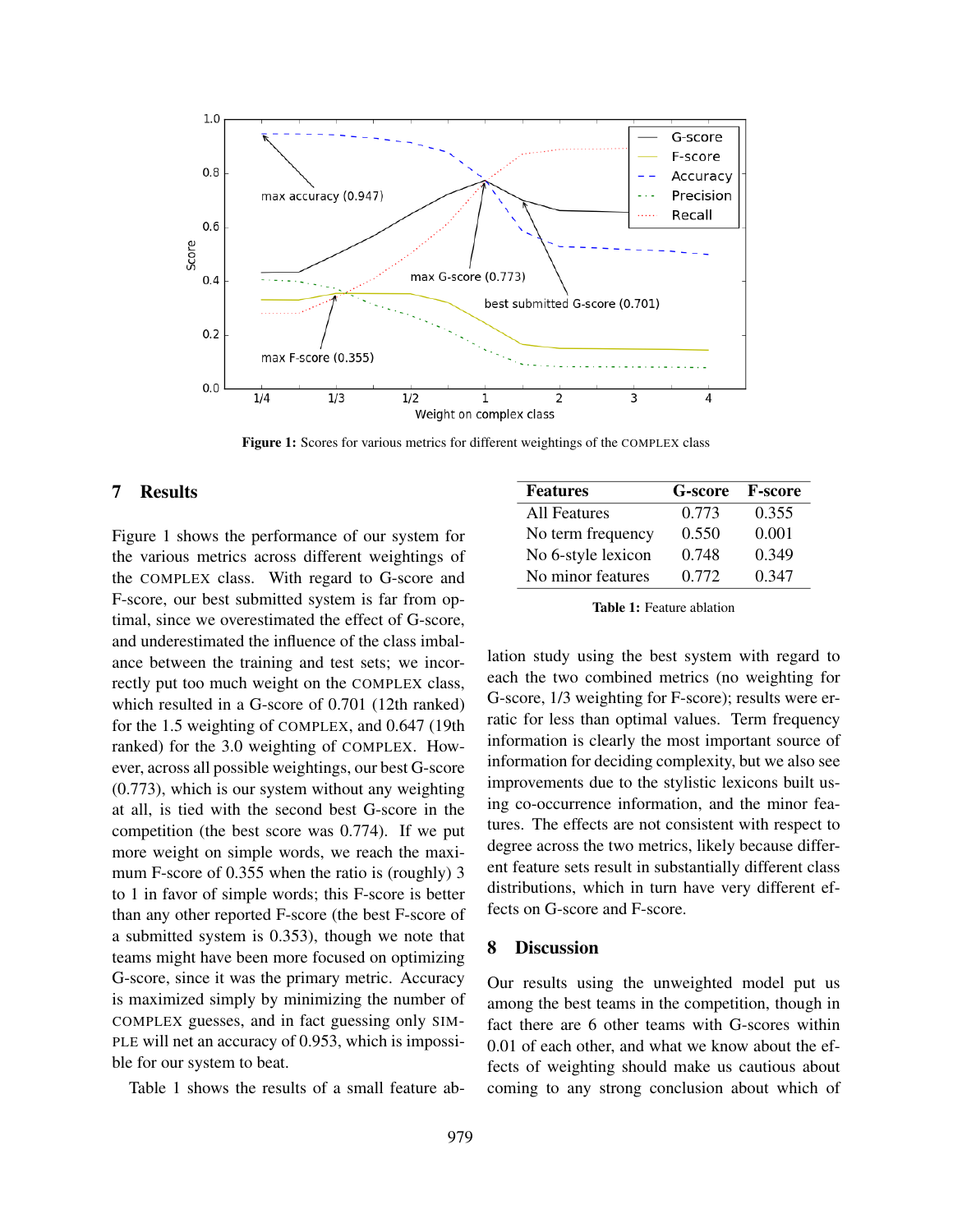these systems (or other systems, for that matter) are better. From our perspective, it is unfortunate for us that the organizers created a situation where the class distribution in the test set was very unclear. As it happens, the use of G-score almost exactly counters the effect of the class imbalance (in fact, it seems as if G-score may have been selected exactly for this purpose), such that a classifier built on the training data with an eye to F-score will do well with regard to G-score over the testing data (though not the training data), but it didn't seem obvious to us that this would be the case. More generally, we wonder whether some kind of ROC metric might not be more appropriate for this task. In our opinion, the quality of a model of complexity is orthogonal to producing a class distribution which optimizes a particular metric, and collapsing the two just creates confusion and might lead us to overlook otherwise good approaches.

Most of our performance seems to be due to term frequency and word co-occurrence information from a set of four large corpora. Although using multiple corpora was helpful, we actually rather doubt that our model is learning much that is particular to the group of people involved; more likely it is learning a more general model of word difficulty. Choosing the correct proficiency level is primarily a matter of choosing the best class distribution (via weighting); if one has individual annotations of the target population (which we didn't use, but were eventually made available), this is relatively straightforward. What would have been more interesting is if the task had involved multiple groups with very distinct characteristics (for example, two very different L1 language backgrounds, or L1 children versus L2 adults), so that a good model would have had to truly adapt to the specific characteristics of different groups to be successful. It would also be interesting to see if we could build models that can adapt to individuals, predicting words that a reader would or wouldn't know based on a small sample of words tagged by them only. Such a setup might bring us closer to the goals that motivate the task.

#### **References**

J. Brooke and G. Hirst. 2013. Hybrid models for lexical acquisition of correlated styles. In *Proceedings* *of the 6th International Joint Conference on Natural Language Processing (IJCNLP '13)*, pages 82–90, Nagoya, Japan.

- J. Brooke and G. Hirst. 2014. Supervised ranking of co-occurrence profiles for acquisition of continuous lexical attributes. In *Proceedings of The 25th International Conference on Computational Linguistics (COLING 2014)*, pages 2172–2183, Dublin, Ireland.
- J. Brooke, T. Wang, and G. Hirst. 2010. Automatic acquisition of lexical formality. In *Proceedings of the 23rd International Conference on Computational Linguistics: Poster Volume (COLING '10)*, pages 90–98, Beijing, China.
- J. Brooke, V. Tsang, D. Jacob, F. Shein, and G. Hirst. 2012. Building readability lexicons with unannotated corpora. In *Proceedings of the 1st Workshop on Predicting and Improving Text Readability for target reader populations*, pages 26–35, Montreal, Canada.
- J. Brooke, A. Hammond, and G. Hirst. 2015. GutenTag: An NLP-driven tool for digital humanities research in the Project Gutenberg corpus. In *Proceedings of the 4nd Workshop on Computational Literature for Literature (CLFL '15)*, pages 42–47, Denver, USA.
- L. Burnard. 2000. User reference guide for British National Corpus. Technical report, Oxford University.
- K. Burton, A. Java, and I. Soboroff. 2009. The ICWSM 2009 Spinn3r Dataset. In *Proceedings of the Third Annual Conference on Weblogs and Social Media (ICWSM '09)*, San Jose, USA.
- J. S. Chall and E. Dale. 1995. *Readability revisited: the new Dale-Chall readability formula*. Brookline Books, Massachusetts, USA.
- M. Coleman and T. L. Liau. 1975. A computer readability formula designed for machine scoring. *Journal of Applied Psychology*, 60(2):283.
- K. Collins-Thompson and J. Callan. 2004a. Information retrieval for language tutoring: An overview of the REAP project. In *Proc. ACM-SIGIR International Conference on Research and Development in Information Retrieval*, Sheffield, UK. Poster.
- K. Collins-Thompson and J. Callan. 2004b. A language modeling approach to predicting reading difficulty. In *Proceedings of the HLT/NAACL 2004 Conference*, pages 193–200, Boston, USA.
- A. Coxhead. 2000. A new academic word list. *TESOL quarterly*, 34(2):213–238.
- E. W. Dolch. 1936. A basic sight vocabulary. *The Elementary School Journal*, 36(6):456–460.
- C. Fellbaum, editor. 1998. *WordNet: An Electronic Lexical Database*. The MIT Press.
- T. L. François. 2009. Combining a statistical language model with logistic regression to predict the lexical